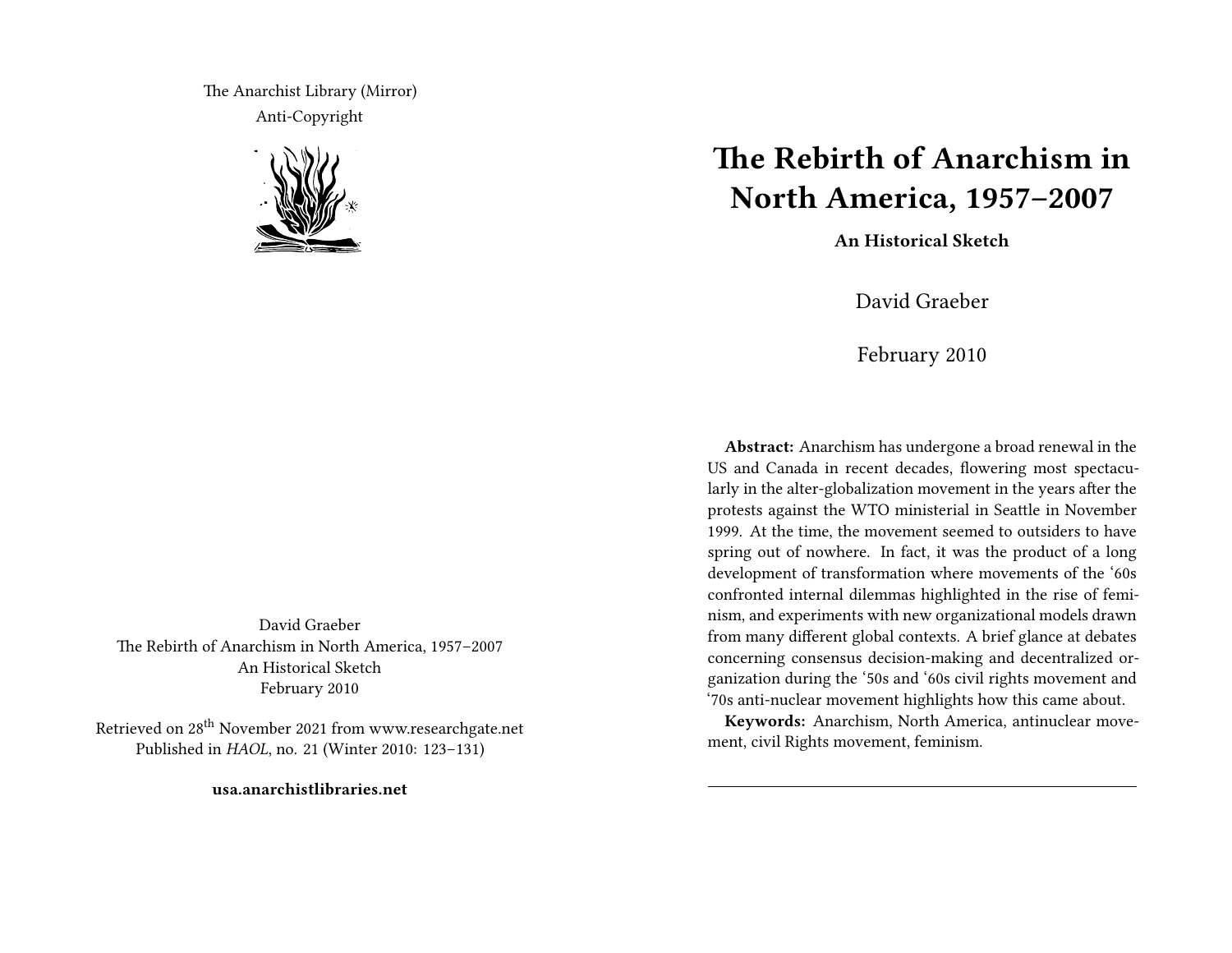What I'd like to do in these brief pages is to outline some of the broad historical context for the rise of anarchism, in the United States, to the position it now holds as the effective center of the revolutionary Left. By "anarchism" here I am speaking less about anarchism as a political identity, about explicitly "anarchist" organizations, individuals who refer to themselves as "anarchists" of one variety or another—though these have, certainly, increased dramatically in number in recent decades so much as anarchism as a form of practice, an ethical system that rejects the seizure of state power, and, to the extent possible, any appeal to or entanglement in institutions of state power, and that relies instead on classical anarchist principles of self-organization, voluntary association, direct action, and mutual aid. The centrality of anarchism in this sense only really became fully apparent to those on the radical Left in North America in the early days of the global justice movement from 1999–2001, but by now—as increasingly in other parts of the world as well—it has become impossible to deny.

Impossible, at least, for activists or anyone actively engaged with social movements or radical campaigns… For activists, "anarchist process" has become synonymous with the basic principles of how one facilitates a meeting or organizes street actions. For most of those outside—intellectuals, for example, or even readers of the Left press—all this is much less apparent. There are various reasons for this. One is the way the mainstream media, and to some degree, the Left press itself, tend to speak of "anarchists" only when discussing militant street tactics, particularly, property destruction. When anarchists in Black Bloc broke windows in Seattle during the WTO protests in November, 1999, they were referred to as "anarchists"; when other (far more numerous) anarchists organized pirate radio collectives, facilitated meetings, made puppets, or locked down in non-violent street blockades, the fact that they were anarchists went entirely unremarked. This has been a consistent pattern. Nonetheless, the fault

Or, more precisely, the question is: when and on what level are structures of collective decisionmaking required? DAN, and the Continental DAN network that was set up after Seattle, was a first effort to address this problem. Ultimately, it foundered. In doing so, however, it too played a key role in disseminating certain models of direct democracy, and making their practice pretty much inextricable from the idea of direct action.

After September 11, the level of repression in the United States—already being ratcheted up steadily in the year and a half after Seattle— began increasing quite dramatically. Most of the structures created in the early days of the alterglobalization movement crumbled or shrank radically in size. At time of writing (late 2007) this process has already begun to reverse itself: we have seen a plethora of new organizations and new initiatives, many ostensibly revivals of much older institutions (the newfound efflorescence, Industrial Workers of the World, or IWW, the revival of SDS…) but now based on profoundly different principles of process and organization. In the meanwhile, the basic principles of "anarchist process" have, as noted in the beginning of this essay, reached the point where they have become the very ground rules of organization almost across the spectrum, with the exception of most NGOs and oldfashioned, sectarian Marxist groups. All reflect this same conjunction between direct action and direct democracy. It is precisely in the conjunction between these two phenomenon, now pretty much irreversibly established in the most radical social movements in North America and increasingly, elsewhere, that the future of anarchism really lies.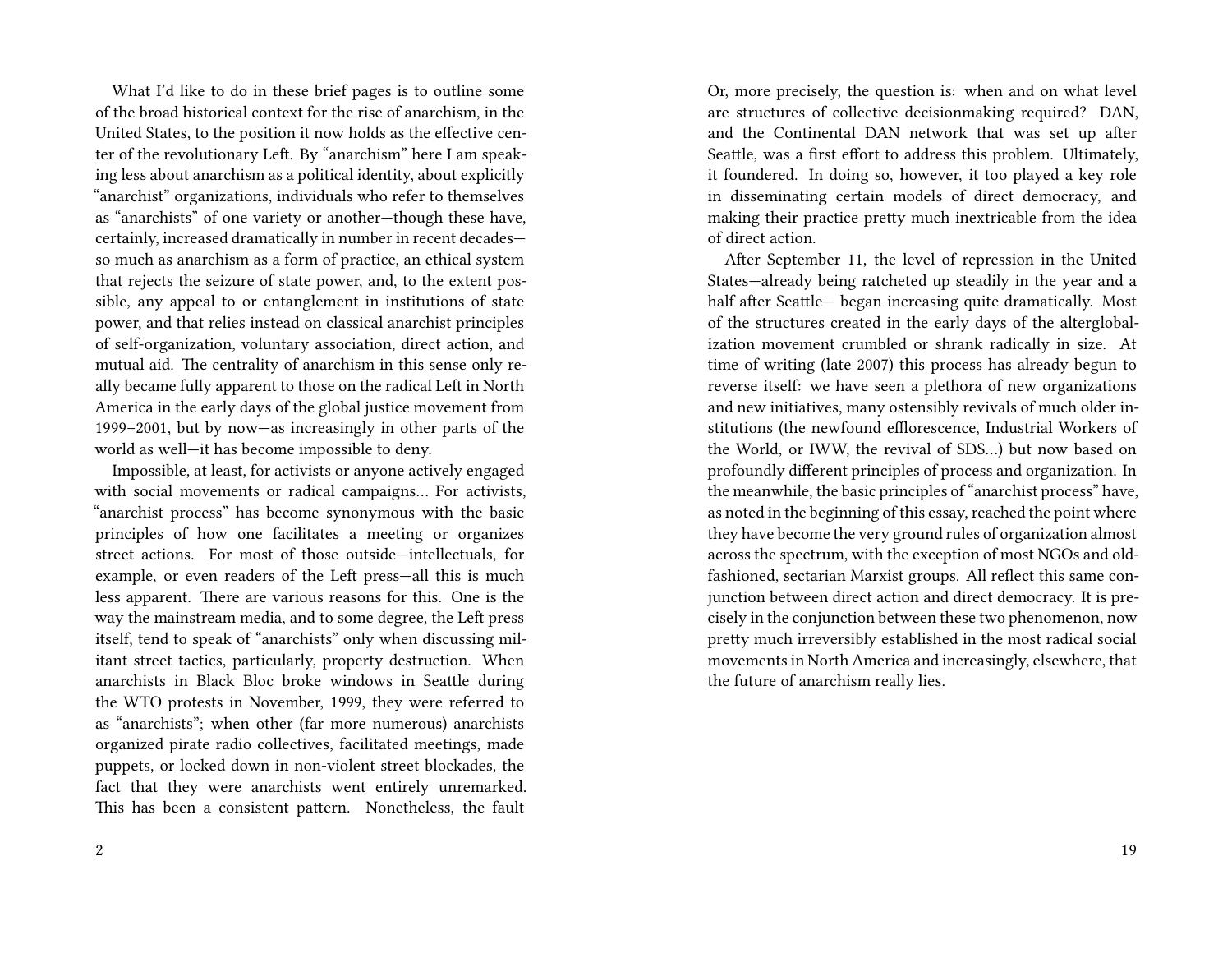below the radar of not only the corporate media, but even of mainstream Left journals like The Nation. This, in turn, explains how, when suddenly such groups became to coalesce and coordinate in Seattle, it seemed, for the rest of the country, as if a movement had suddenly appeared from nowhere.

By the time we get to the birth of the globalization movement, which debuted in North America in the November 30, 1999 actions against the WTO Ministerial in Seattle, though, it's impossible to even pretend such matters can even be considered within a purely national framework. What the press insists on calling the "anti-globalization movement" was, from the very beginning, a self-consciously global phenomenon. The actions against the WTO Ministerial were first proposed by PGA, a planetary network that came into being by the initiative of the Zapatista rebels in Chiapas; the emphasis on the WTO reflected the concerns of farmer's groups in India; the tactics employed could equally well be seen as an amalgam of ideas drawn mainly from the global South than as an indigenous American development. It was the internet, above all, that made all this possible. If nothing else, the internet has allowed for a qualitative leap in the range and speed of molecular dissemination: there are now Food Not Bombs chapters, for instance, in Caracas and Bandung. The year or two directly after Seattle also saw the emergence of the network of Independent Media Centers, radical web journalism that has completely transformed the possibilities of information flow about actions and events: activists who used to struggle for months and years to put on actions that were then entirely ignored by the media now know that anything they do will be picked up and reported instantly in photos, stories, and videos, across the planet—if in a form accessible largely only to other activists. The great problem has been how to translate the flow of information into structures of collective decision-making—since egalitarian decision-making is one thing that is almost impossible to do on the internet.

18

cannot be laid completely at the feet of the media. Another persistent problem has been the anarchist press itself, which remains dominated by Primitivists, Platformists, sectarians, and hyper-individualists— proponents of strains of anarchism that are almost completely unrepresentative of the movement as a whole. Someone casually perusing a shelf of anarchist magazines at an infoshop, would be left with the impression that the overwhelmingly majority of American anarchists were either proponents of positions and forms of organization that had barely changed since the '20s and '30s (as for example with the Northeast Confederation of Anarchist Communists, or NEFAC) or, alternately, opposed to all forms of organization and looking forward to a collapse of civilization and return to a world of tiny bands of hunters and foragers. The impression would be completely inaccurate. According to Chuck Munson, who as manager of www.infoshop.com, has conducted the most comprehensive surveys of the North American anarchist community, roughly 90% of American anarchists do not identify with any particular sect or tendency at all. They are what I have elsewhere referred to as "small-a" anarchists, non-sectarian or even anti-sectarian, tending to operate outside of anarchist-only groups, and whose ideological practice largely consists of teaching by example. If such people are little represented in official anarchist literature, it is largely for this reason.

Another reason, I think, that the rise of anarchism might seem invisible to some is that—in part because of its growing small-a orientation—it has become so entangled with other political traditions outside observers are never quite sure what they're looking at. "Anarchist process" can also be referred to as "feminist process", it's entirely unclear where one begins and the other ends or if indeed there is a difference. Even more confusing for those used to earlier anarchism's hostility to anything associated with God, churches, and religion, the history of anarchist practice in North America has become entangled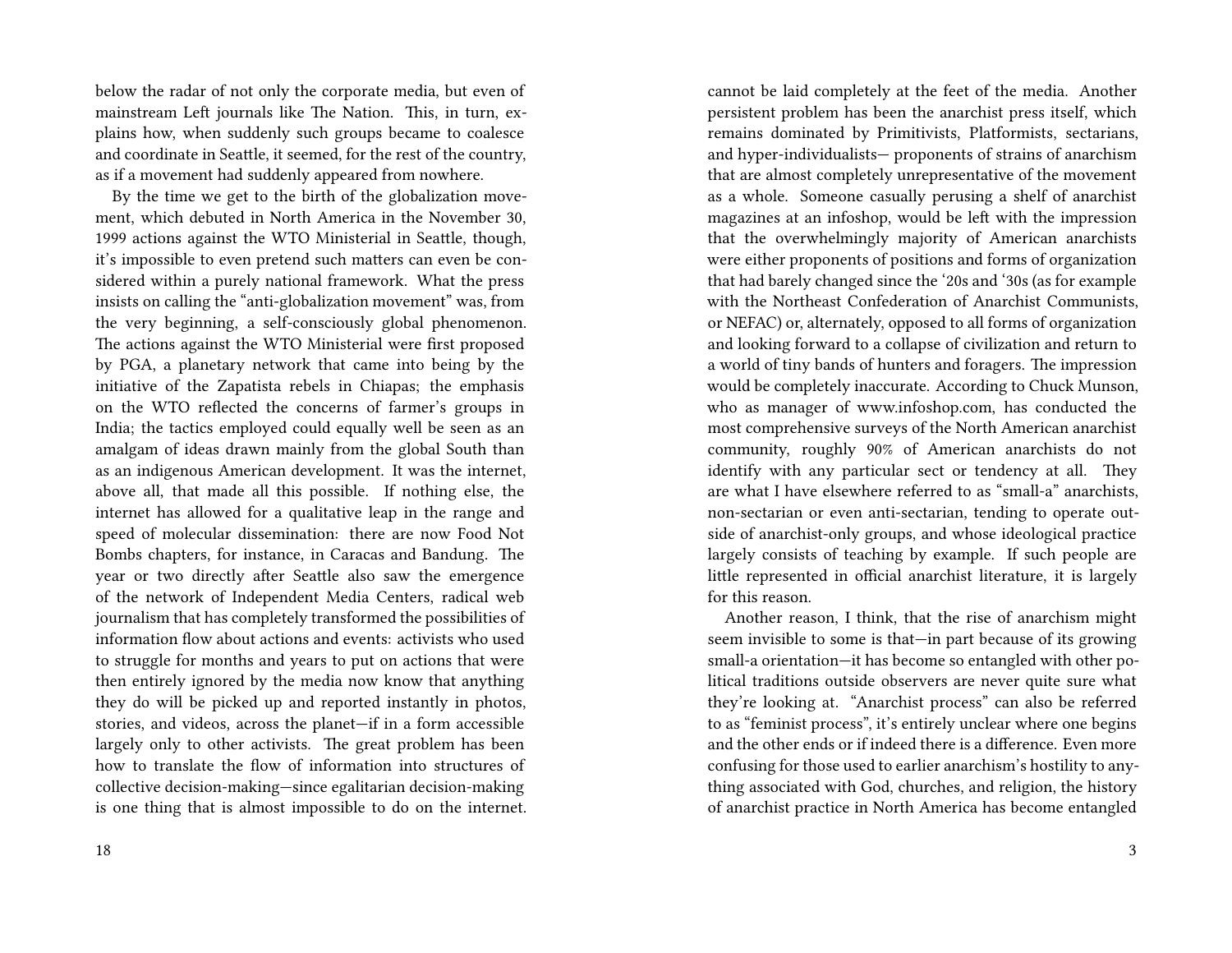with alternative spiritual traditions, fromQuakerism, to Paganism.

What I am going to do in the following pages, then, is to provide a brief history of the rise of what I've been calling small-a anarchism in America, beginning with the civil rights movement in the late '50s and early '60s. It is, of necessity, a brief and partial narrative. No doubt it could be told very differently. Since I am not primarily interested in anarchism as identity, I am also not interested in tracing the history of specific anarchist organizations. Rather, I am interested in the origins of anarchist process, and particularly, the convergence between concerns to develop new forms of direct democracy and dedication to principles of direct action. Many of those who thus contributed to the rise of anarchism in America did not, in fact, consider themselves anarchists. But they were, one might say, anarchists in practice, and as in so many areas, theory has followed practice here rather than the other way around.

The '60s New Left kicked off with a call for "participatory democracy" in the famous Port Huron Statement of 1962, the founding document of Students for a Democratic Society. Its principle author, Tom Hayden, was inspired ultimately by John Dewey and C. Wright Mills $^1$  and the document was notable for calling for a broad democratization of all aspects of American society, to create a situation where people are making for themselves the "decisions that affect their lives". One might see this as a very anarchistic vision, but SDS, as its inception, certainly did not. Actually, their original political program was to radicalize the Democratic Party (they only abandoned it when placed in an impossible position by the Democrats' pursuit of the Vietnam War). Even more crucially, those who framed the statement seemed to have only the sketchiest ideas of what

This is not to say nothing was going on in the late '80s and '90s. Radical AIDS activists working with ACT UP, and radical environmentalists with groups like Earth First!, kept these techniques alive and developed them. In the '90s, there was an effort to create a North American anarchist federation around a newspaper called Love & Rage that at its peak involved hundreds of activists in different cities. Still, it's probably accurate to see this period less as an era of grand mobilizations than as one of molecular dissemination. A typical example is the story of Food Not Bombs!, a group originally founded by a few friends from Boston who had been part of an affinity group providing food during the actions at Shoreham. In the early '80s veterans of this group set up shop in a squatted house in Boston and began dumpster-diving fresh produce cast off by supermarkets and restaurants, and preparing free vegetarian meals to distribute in public places. After a few years one of the founding members moved to San Francisco and set up a similar operation there; word spread (in part because of some dramatic, televised arrests); and by the mid- '90s autonomous chapters of Food Not Bombs were appearing all over America, and Canada as well. By the turn of the millennium there were literally hundreds. But Food Not Bombs is not an organization. There is no overarching structure, no membership or annual meetings. It's just an idea—that food should go to those that need it, and in a way that those fed can themselves become part of the process if they want to—plus some basic how-to information (now easily available on the internet), and a shared commitment to egalitarian decisionmaking and the spirit of DIY. Gradually, cooperatives, anarchist infoshops, clinic defense groups, Anarchist Black Cross prisoner collectives, pirate radio collectives, squats, and chapters of Anti-Racist Action began springing up on a similar molecular basis across the continent. All became workshops for the creation of direct democracy. But especially since so much of it developed, not on campuses, but within countercultural milieus like the punk scene, it remained well

 $1$ <sup>1</sup> The more immediate inspiration was his former philosophy teacher Arnold Kaufman at University of Michigan.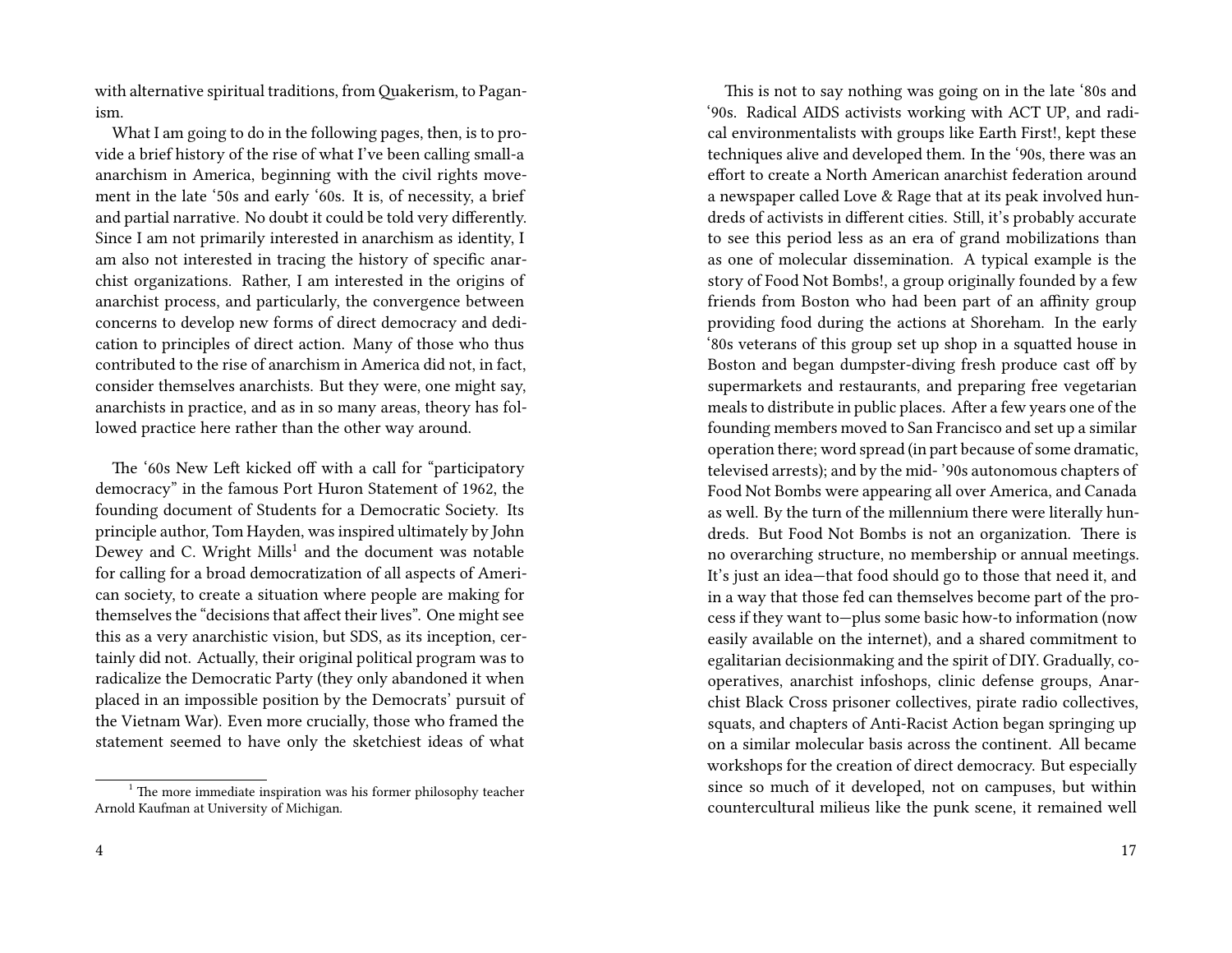was new was that men like Lakey, having been brought up Quakers, and acquired a great deal of experience with Quaker decision making processes, had a practical vision of how some of these alternatives might actually work. Many of what have now become standard features of formal consensus process—the principle that the facilitator should never act as an interested party in the debate, for example, or the idea of the "block"—were first disseminated by MNS trainings in Philadelphia and Boston.

The anti-nuclear movement was also the first to make its basic organizational unit the affinity group—a kind of minimal unit of organization first developed by anarchists in early twentieth century Spain—and to hold action spokescouncils. As those involved frequently pointed out to me, all this was at first very much a learning process, a kind of blind experiment, and things often seemed to go very wrong. At first, organizers were such consensus purists that they insisted that any one individual had the right to block proposals even on a nationwide level. Needless to say, this proved unworkable.<sup>12</sup> At the same time, direct action proved spectacularly successful in putting the issue of nuclear power on the map. If anything, the movement fell victim to its own success. Though it rarely won a battle— that is, for a blockade to prevent the construction of any particular new plant—it very quickly won the war. US government plans to build 100 new generators were scotched after a couple years and no new plans to build nuclear plants have been announced since. Attempts to move from nuclear plants to nuclear missiles, and from there to a social revolution, however, proved more of a challenge, and the movement itself was never able to jump from the nuclear issue to become the basis of a broader revolutionary campaign. After the early '80s, it largely disappeared.

 $12$  Many of the standard complaints about the impracticality of consensus go back to this very early period.

"participatory democracy" might mean in practice. This is most evident in the contradictory character of SDS's own structure.

As Francesca Polletta has pointed out,<sup>2</sup> SDS was on paper a quite formal, top-down organization, with a central steering committee and meetings run according to Roberts Rules of Order. In practice, it was made up of largely autonomous cells that operated by a kind of crude, de facto consensus process. The emphasis on consensus, in turn, appears to have been inspired by the example of SNCC, the Student Nonviolent Coordinating Committee, the student wing of the civil rights movement. SNCC had originally been created on the initiative of Anita Baker and a number of other activists who had previous been involved in the South Christian Leadership Conference (SCLC), and were hoping to create an alternative to SCLC's top-down structure and charismatic leadership (embodied, of course, in the figure of Dr. Martin Luther King.) Famous for organizing lunch table sitins, freedom rides, and other direct actions, SNCC was organized on a thoroughly decentralized basis. Ideas for new projects were expected to emerge from individual chapters, all of which operated by a kind of roughand-ready consensus process.

This emphasis on consensus is a bit surprising, since at the time there was very little model for it. In both SNCC and SDS, it appears to have emerged from a feeling that, since no one should be expected to do anything against their will, decisions really had to be unanimous. However, there doesn't seem to have been anything like what's now called "consensus process" in the formal sense of the term. The problem was there was no obvious model for one. The only communities in North America with a living tradition of consensus decisionmaking (the Quakers, and various Native American groups) were either unknown, unavailable, or uninterested in proselytizing. Quakers

<sup>&</sup>lt;sup>2</sup> Polletta, Francesca, Freedom is an Endless Meeting: Democracy in American Social Movements. Chicago, University of Chicago Press, 2002.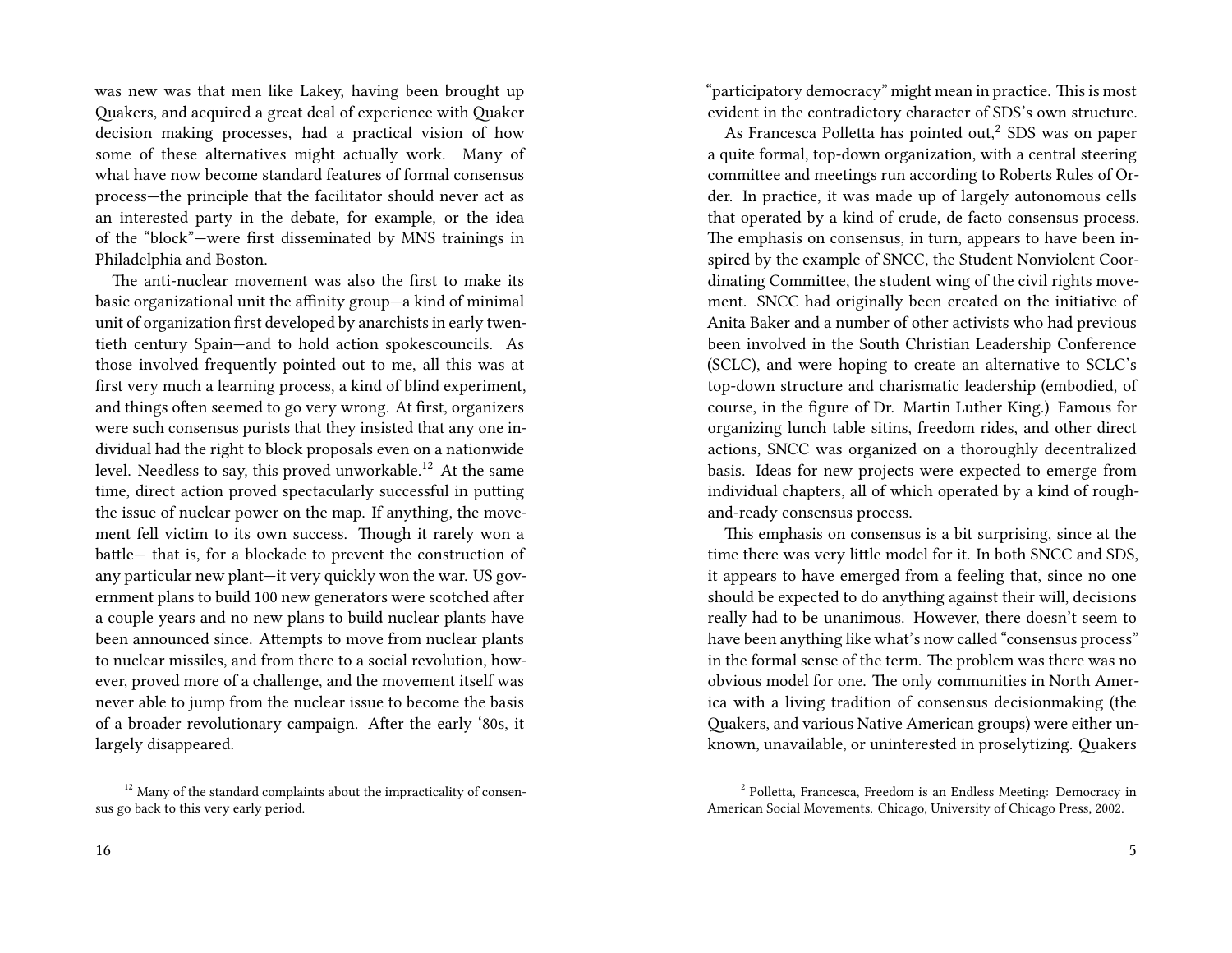at the time tended to see consensus was essentially a religious practice; they were, according to Polletta,<sup>3</sup> actually fairly resistant to the idea of teaching it to anyone else.

The New Left was as we all know essentially based on campuses. Paul Mattick  $Jr^4$  has argued that the wave of '60s activism seems to have emerged from a kind of social bottleneck. The Welfare State ideal of the time had been to defuse class tensions by offering a specter of perpetual social mobility (in much the same way the frontier had once done); after the war, there was a very conscious effort on the part of the government to pump resources into the higher education system, which began to expand exponentially, along with the number of working class children attending university.

The problem of course is that such growth curves invariably hit their limits, and as any Third World government that has attempted this strategy has learned, when they do, the results are typically explosive. By the '60s this was starting to happen. Millions of students were left facing without any realistic prospect of finding jobs that bore any relation to their real expectations or capacities—a normal prospect in industrial societies, actually, but suddenly hugely exacerbated. At first, of course, the crunch came largely in the form of type of employment (in the '60s, the sky still seemed the limit in terms of economic prosperity): people were being trained as creative thinkers, and left with the prospect of becoming soulless functionaries. Matters were further complicated by the fact that the students who first became involved in SDS did, as Mattick emphasizes, like their equivalents in the Global South, ultimately see themselves as a kind of breakaway fragment of the administrative elite. This was, he suggests, crucial to understanding the limits of the New Left. Activists invariably

still working in egalitarian collectives, or trying to create them, feminism had effectively framed the terms of debate. If you want to keep decision-making to the smallest groups possible, how do those groups coordinate? Within those groups, how to prevent a clique of friends from taking over? How to prevent certain categories of participants (straight women, gay women, older women, students… in mixed groups it soon became, simply, women) from being marginalized?

The origins of the current direct action movement go back precisely to attempts to resolve those dilemmas. The pieces really started coming together in the anti-nuclear movement in the late '70s, kicked off by the founding of the Clamshell Alliance and the occupation of the Shoreham nuclear power plant in Massachusetts in 1977, then followed by the Abalone Alliance and struggles over the Diablo Canyon plant in California a few years later. The main inspiration for anti-nuclear activists—at least the main organizational inspiration—came from a group called the Movement for a New Society (MNS), based in Philadelphia. MSN was spearheaded by a gay rights activist named George Lakey, who—like several other members of the group—was both an anarchist, and a Quaker. Lakey and his friends proposed a vision of nonviolent revolution. Rather than a cataclysmic seizure of power, they proposed the continual creation and elaboration of new institutions, based on new, non-alienating modes of interaction— institutions that could be considered "prefigurative" as they provided a foretaste of what a truly democratic society might be like. Such prefigurative institutions could, gradually replace the existing social order.<sup>11</sup> The vision in itself was hardly new. It was a non-violent version of the standard anarchist idea of building a new society within the shell of the old. What

<sup>&</sup>lt;sup>3</sup> Polletta op cit, p. 195.

<sup>&</sup>lt;sup>4</sup> Mattick, Paul, Jr. "Old Left, New Left, What's Left?" Root & Branch No. 1 (1970): 15–24.

<sup>&</sup>lt;sup>11</sup> Lakey, George, Strategy for a Living Revolution. Philadelphia, Grossman Publishers, 1973. 12 Many of the standard complaints about the "impracticality" of consensus go back to this very early period.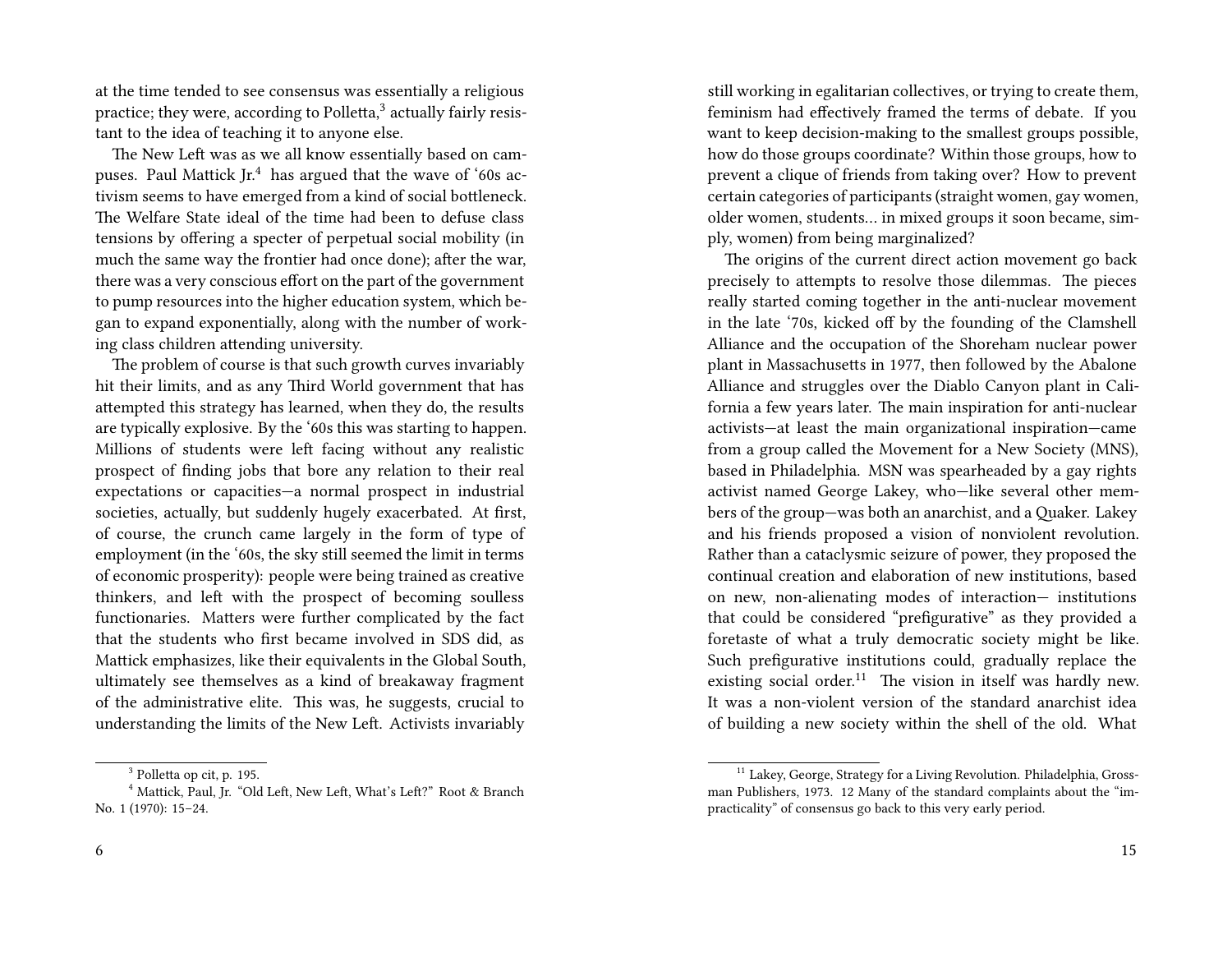No matter how sincere one's dedication to egalitarian principles, the fact is that in any activist group, different members will have different skills, abilities, experience, personal qualities, and levels of dedication. As a result, some sort of elite or leadership structure will, inevitably, develop. In a lot of ways, having an unacknowledged leadership structure, she argued, can be a lot more damaging than having a formal one: at least with a formal structure it's possible to establish precisely what's expected of those who are doing the most important, coordinative tasks and hold them accountable.

One reason for the essay's ongoing popularity is that it can be used to support such a wide variety of positions. Liberals and Socialists regularly cite "The Tyranny of Structurelessness" as a justification for why any sort of anarchist organization is bound to fail, as a charter for a return to older, top-down styles of organization, replete with executive offices, steering committees, and the like. Egalitarians object that even to the extent this is true, it is far worse to have a leadership that feels fully entitled to its power than one that has to take accusations of hypocrisy seriously. Anarchists, therefore, have usually read Freeman's argument as a call to formalize group process to ensure greater equality, and in fact, most of her concrete suggestions— clarifying what tasks are assigned to what individuals; finding a way for the group to review those individuals' performances; distributing responsibilities as widely as possible (for instance, by rotation); ensuring all have equal access to information and resources—were clearly meant to precisely that end.

Within the feminist movement itself, most of these arguments eventually became moot, because within mainstream feminism at least, the anarchist moment was relatively brief. Especially after Roe v. Wade made it seem strategically wise to rely on government power, mainstream feminism was to take off in a liberal direction and rely increasingly on organizational forms that were anything but egalitarian. But for those

saw themselves as "organizers", social workers<sup>5</sup>: What united all factions of the left was the conception of their relationship to actual or fantasized communities as organizers—after the example of trade unionists and social workers—rather than as "fellow students" or workers with a particular understanding of a situation shared with others, and ideas of what to do about it. Despite the disagreement over the primary target for organizing—unemployed, blue-collar workers, white-collar workers, dropout youth—in each case the "community" was seen as a potential "constituency" (or, in PL's language, "base"). The radicals saw themselves as professional revolutionaries, a force so to speak outside of society, organising those inside on their own behalf. Thus the activist played the part reserved in liberal theory for the state, a point not to be neglected in the attempt to understand the drift of the New Left from an orientation to liberal governmental reform to leninist-stalinist concepts of socialism.<sup>6</sup>

The contradictions of this situation became increasingly apparent as the decade wore on. The crisis was sparked first in groups like SNCC, when demands for civil rights began to give way to calls for Black Power. The radicals in SNCC, who were eventually to inspire the Black Panthers, called on white activists to stop trying to organize black communities but to re-

<sup>5</sup> Demographic studies (e.g, Flacks, Richard, Youth and Social Change. Chicago, Rand MacNally, 1971) tended to show that in the early years of SDS, the movement was largely composed of liberal arts students in elite universities, from affluent, left or left-leaning professional families: i.e., children of doctors, lawyers, teachers rather than businessmen; children of successful immigrant families rather than members of the old-money elite. However after SDS expanded in the late '60s the social base became much broader, and began to include many students of working class backgrounds as well. As we'll see this latter pattern is basically the one that always recurs in revolutionary movements: a convergence of alienated and rebellious children of the professional classes with frustrated but upwardly mobile children of the working class with some experience of higher education.

<sup>6</sup> Mattick op cit, p. 22.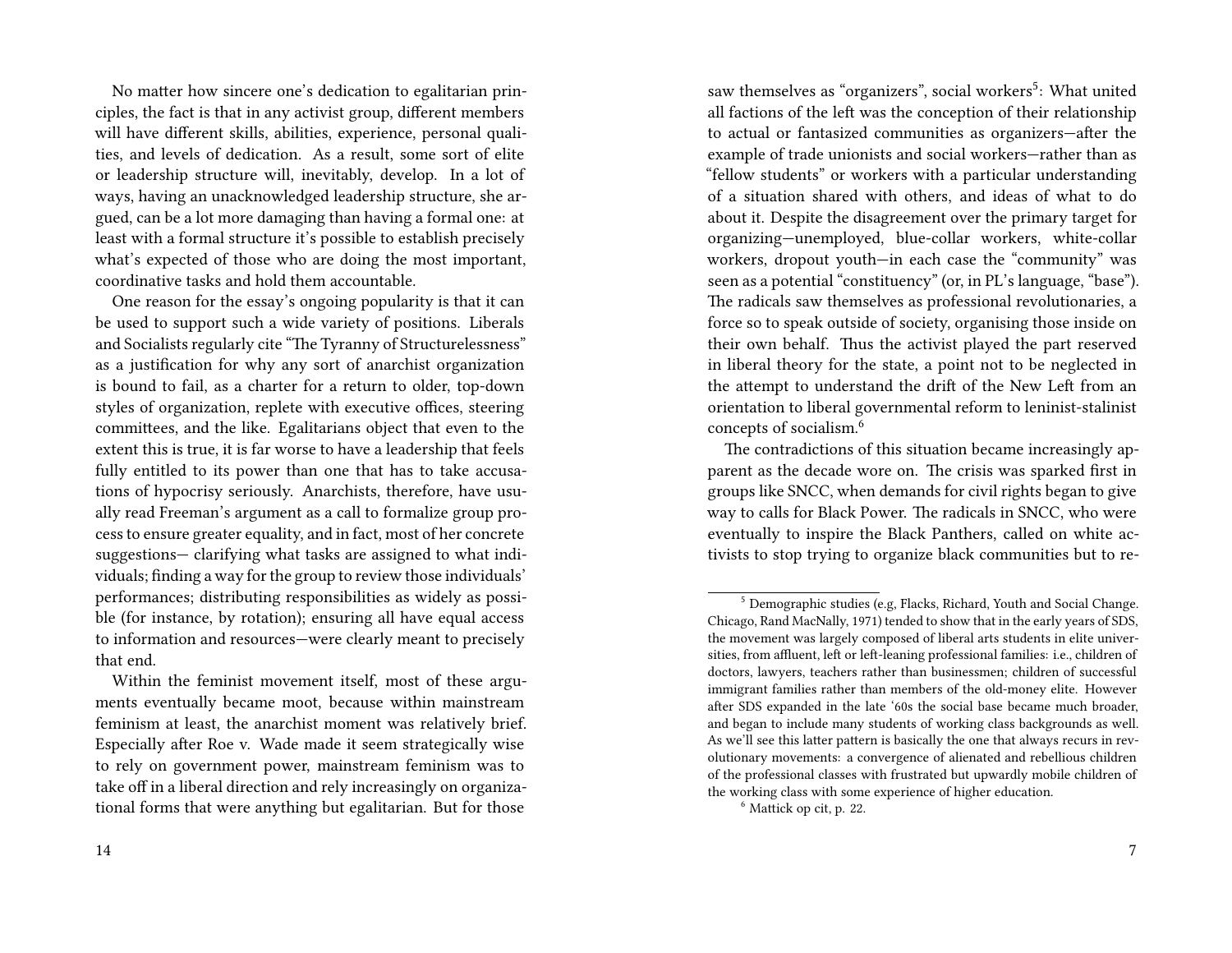turn to their own: specifically, to organize white communities against racism. SDS activists always greeted such calls with profound ambivalence.<sup>7</sup> The main reason, I think, was because most of them were never quite clear on what 'their own communities' were supposed to be. One could say something along these lines had been attempted in the early '60s with ERAP (the Economic Research Areas Project), intended as the white equivalent to grass roots civil rights organizing, that brought SDS activists into poor white communities and tried to mobilize them around matters of common concern. The problem was this most activists had found this project rather uninspiring. Some ERAP projects scored victories in gaining local reforms, but organizers rarely felt a part of the communities in which they worked, soon began to feel isolated from the company of other activists, and few saw the results as worth the sacrifice. The project fell apart in 1965. The call to return to their own communities, then, could only lead to ambivalence. Many in fact saw their natal "communities"—whether alienated professional-class suburbs, or racist working class ones, as precisely what the kind of environment they were trying to flee. Instead, as Mattick so keenly observed, many began to realize that if there was a way to overcome the alienation of dead-end jobs, to find work that actually lived up to their imaginative capacities, it was in activism itself. Other activists, in effect, were their communities.

The crisis initiated by Black Power ultimately led to a kind of split. Again, at the cost of gross simplification: once their allies in the civil rights movement had abandoned them, white activists were effectively left with two options. They could either try to build countercultural institutions of their own, or they could focus on allying with communities or revolutionary

in creating the practical forms of direct democracy, in turn—in fact, the real origin of the current movement—thus trace back less to these male '60s radicals than to the Women's Movement that arose largely in reaction to them.<sup>10</sup>

Contemporary American anarchist forms of organization and processes of decisionmaking, however, emerged more than anything else from a crisis in early feminism. When the feminist movement began, it was organizationally very simple. Its basic units were small consciousness-raising circles; the approach was informal, intimate, and antiideological. Most of the first groups emerged directly from New Left circles. Insofar they placed themselves in relation to a previous radical tradition, it was, generally, anarchism. While the informal organization proved extremely well suited for consciousnessraising, as groups turned to planning actions, and particularly as they grew larger, problems tended to develop. Almost invariably, such groups came to be dominated by an "inner circle" of women who were, or had become, close friends. The nature of the inner circle would vary, but somehow, one would always emerge. As a result, in some groups lesbians would end up feeling excluded, in others the same thing would happen to straight women, other groups would grow rapidly in size and then see most of the newcomers quickly drop out again as there was no way to integrate them. Endless debates ensued. One result was an essay called "The Tyranny of Structurelessness", written by Jo Freeman in 1970 and first published in '72—a text still avidly read by organizers of all sorts in the present day. Freeman's argument is fairly simple.

<sup>7</sup> Barber, David "'A Fucking White Revolutionary Mass Movement' and Other Fables of Whiteness, with Afterward by Noel Ignatiev." Race Traitor, no 12 spring 2001, pp. 4–93.

<sup>&</sup>lt;sup>10</sup> See for example Freeman, Jo, "The Women's Liberation Movement: Its Origins, Structures, and Ideas." In Recent Sociology No. 4: Family, Marriage, and the Struggle of the Sexes (edited by Hans Peter Dreitzel), pp. 201– 216. New York: The Macmillan Co, 1971; Evans, Sara Personal Politics: the Roots of Women's Liberation in the Civil Rights Movement and the New Left. New York: Knopf, 1979.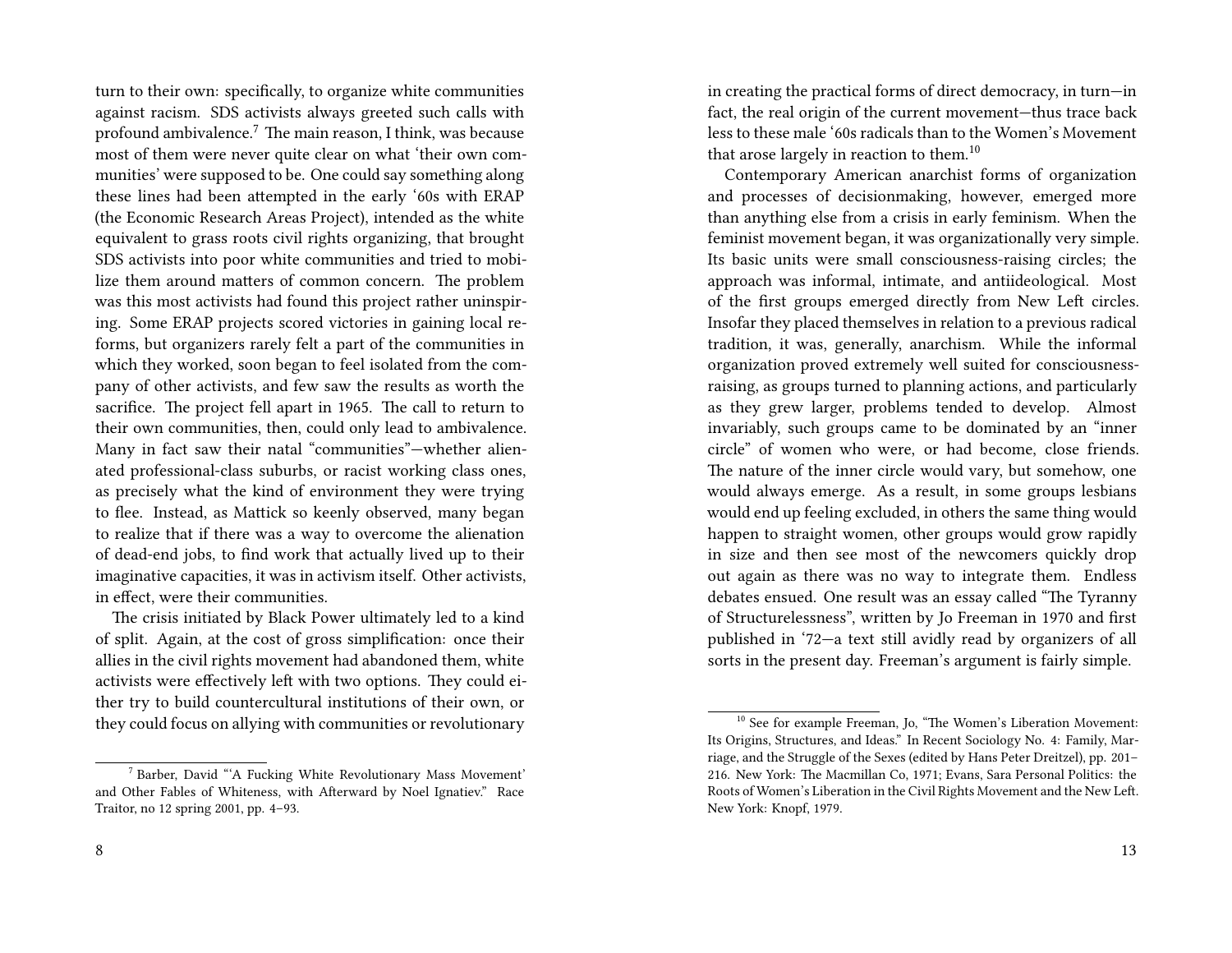Newton himself, eventually came to embody an era in which macho, chauvinist leadership styles themselves came to seem synonymous with militancy.

It's probably significant that in SNCC, the first move towards rejecting decentralized decision making was initiated by the emerging Black Power faction. Polletta's careful analysis of the organizational history of the movement<sup>9</sup> shows quite clearly that consensus and decentralization were not challenged because they were actually inefficient. Rather, they were used as a wedge issue. By challenging the supposed obsession with democratic process, White activists in SNCC and their allies could be identified with endless talk and fussing about; the more militant, Black Power faction could present itself as the model an ideal of the ruthless efficiency appropriate to a truly militant organization. It's probably also significant that Stokley Carmichael, soon to become the main spokesman for the Black Power tendency, was fond of saying things like "the only position for women in SNCC is prone".

The fact that, even by the mid '60s, such things could be said in an organization that was originally founded by a woman as a revolt against charismatic male authority is itself astounding. But it might give a sense of the sexual politics always lying not far below the surface of the old New Left. Militant nationalist movements are of course notorious for providing platforms for the vigorous reassertion of certain types of masculine authority. But sentiments similar to Carmichael's can be found coming from the mouths white activists of that time as well. The feminist movement, in fact, began largely from within the New Left, as a reaction to precisely this sort of macho leadership style—or simply among those tired of discovering that, even during university occupations, they were still expected to prepare sandwiches and provide free sexual services while male activists posed for the cameras. The revival of interest

groups in struggle overseas: i.e., the Viet Cong or other Third World revolutionaries, who would take pretty much whatever allies they could get. As SDS splintered into squabbling Maoist factions, groups like the Diggers and Yippies (founded in '68) took the first option. Many were explicitly anarchist, and certainly, the late '60s turn towards the creation of autonomous collectives and institutionbuilding was squarely within the anarchist tradition, while the emphasis on free love, psychedelic drugs, and the creation of alternative forms of pleasure was squarely in the bohemian tradition with which EuroAmerican anarchism has always been at least tangentially aligned. The Yippie slogan, "revolution for the hell of it" could be seen as emerging directly from the realization that activism itself could become the prime means of overcoming alienation. The other option was to see oneself as primarily allying with revolutionary communities overseas: hence the obsession with glorifying revolutionary heroes in Cuba, Vietnam, China, and elsewhere (men who, as Situationist and Autonomist critics pointed out, were essentially icons of the sort of new radical administration elites with which the SDS had always tacitly identified), and the feeling the need to strike back against the empire from within the Belly of the Beast.

Each strategy involved a return to direct action, but, simultaneously, a jettisoning of the whole project of creating egalitarian decision-making structures. Hippies and yippies might be considered a bit ambivalent in this regard, as small communes and many alternative institutions created in the process generally did usually operate on democratic principles. Still, the Yippies, with their wild acid-inspired pranks and media stunts, tended to turn into a platform for charismatic impresarios like Abbie Hoffman and Jerry Rubin, in a style that proved notoriously alienating to many members of the white working class. The Weathermen, in turn, attempted a series of bombings directed at military and corporate targets, meant to inspire spontaneous emulation and drive society towards a revolutionary

<sup>&</sup>lt;sup>9</sup> Polleta op cit.